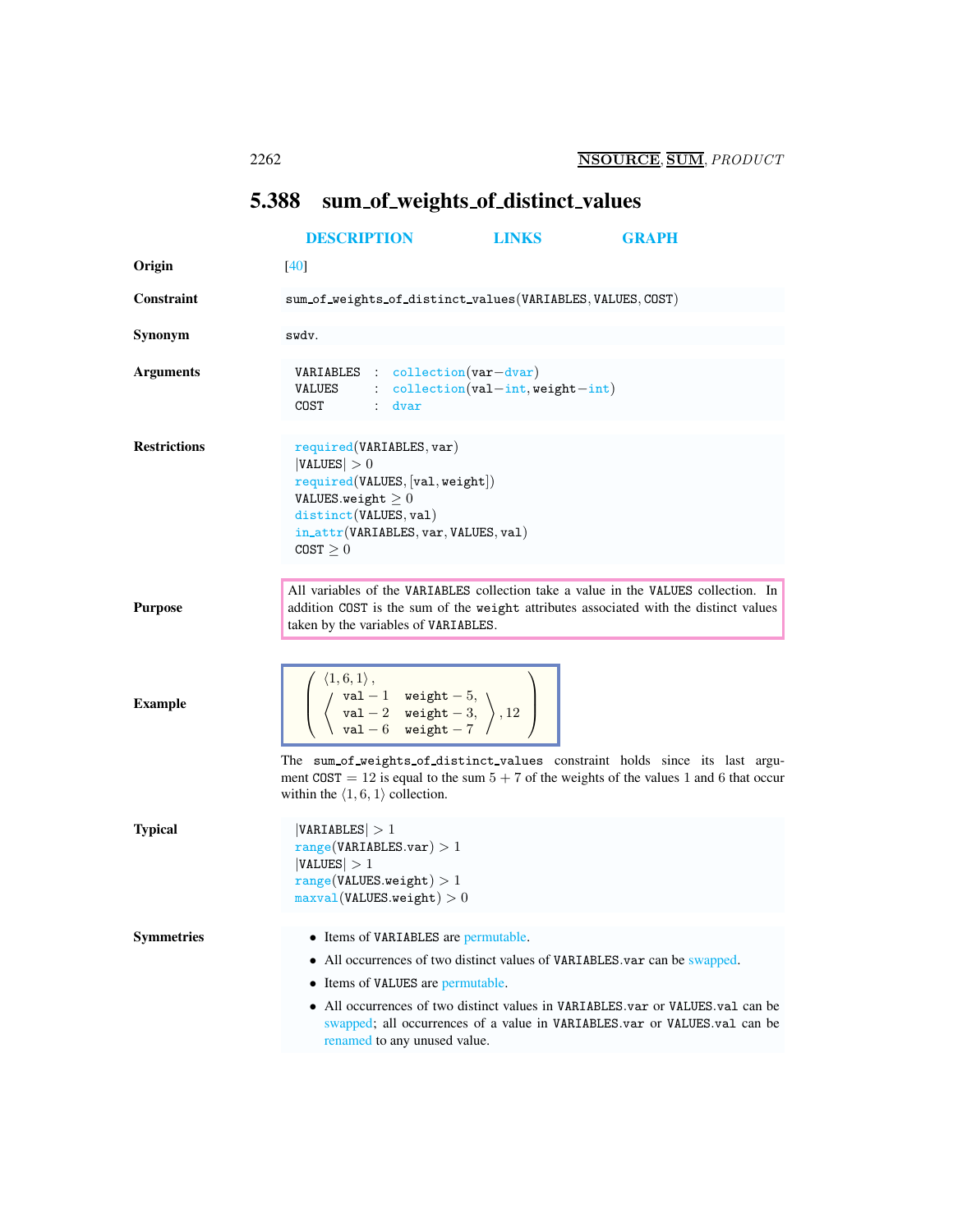## <sup>20030820</sup> 2263

<span id="page-1-0"></span>

| Arg. properties | Functional dependency: COST determined by VARIABLES and VALUES.<br>attached to cost variant: nvalue (all values have a weight of 1). |                                                                                                              |  |  |
|-----------------|--------------------------------------------------------------------------------------------------------------------------------------|--------------------------------------------------------------------------------------------------------------|--|--|
| See also        |                                                                                                                                      |                                                                                                              |  |  |
|                 | common keyword:                                                                                                                      | global_cardinality_with_costs,<br>minimum_weight_alldifferent.weighted_partial_alldiff(weighted assignment). |  |  |
| Kevwords        | application area: assignment.                                                                                                        |                                                                                                              |  |  |
|                 | <b>constraint arguments:</b> pure functional dependency.                                                                             |                                                                                                              |  |  |
|                 | <b>constraint type:</b> relaxation.                                                                                                  |                                                                                                              |  |  |
|                 | <b>filtering:</b> cost filtering constraint.                                                                                         |                                                                                                              |  |  |
|                 | <b>modelling:</b> functional dependency.                                                                                             |                                                                                                              |  |  |
|                 | <b>problems:</b> domination, weighted assignment, facilities location problem.                                                       |                                                                                                              |  |  |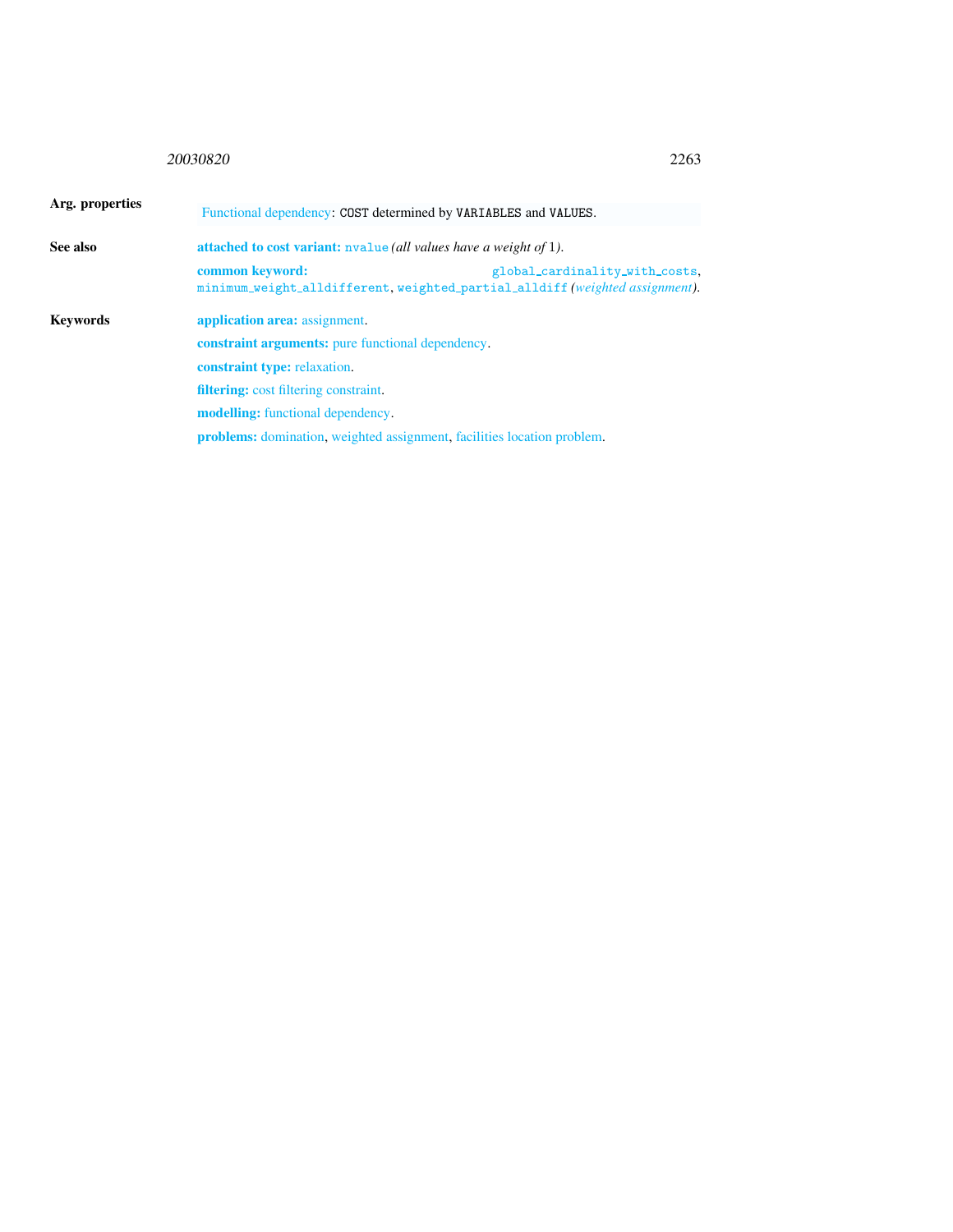<span id="page-2-0"></span>

| Arc input(s)        | VARIABLES VALUES                                                       |
|---------------------|------------------------------------------------------------------------|
| Arc generator       | $PRODUCT \rightarrow collection(variables, values)$                    |
| Arc arity           | 2                                                                      |
| Arc constraint(s)   | $variable s.var = values.val$                                          |
| Graph property(ies) | $\bullet$ NSOURCE=  VARIABLES <br>$\bullet$ SUM(VALUES, weight) = COST |

Signature Since we use the *PRODUCT* arc generator, the number of sources of the final graph cannot exceed the number of sources of the initial graph. Since the initial graph contains |VARIABLES| sources, this number is an upper bound of the number of sources of the final graph. Therefore we can rewrite NSOURCE = |VARIABLES| to NSOURCE  $\geq$ |VARIABLES| and simplify **NSOURCE** to **NSOURCE**.

> Parts (A) and (B) of Figure [5.747](#page-2-1) respectively show the initial and final graph associated with the Example slot. Since we use the NSOURCE graph property, the source vertices of the final graph are shown in a double circle. Since we also use the SUM graph property we show the vertices from which we compute the total cost in a box.



<span id="page-2-1"></span>Figure 5.747: Initial and final graph of the sum of weights of distinct values constraint